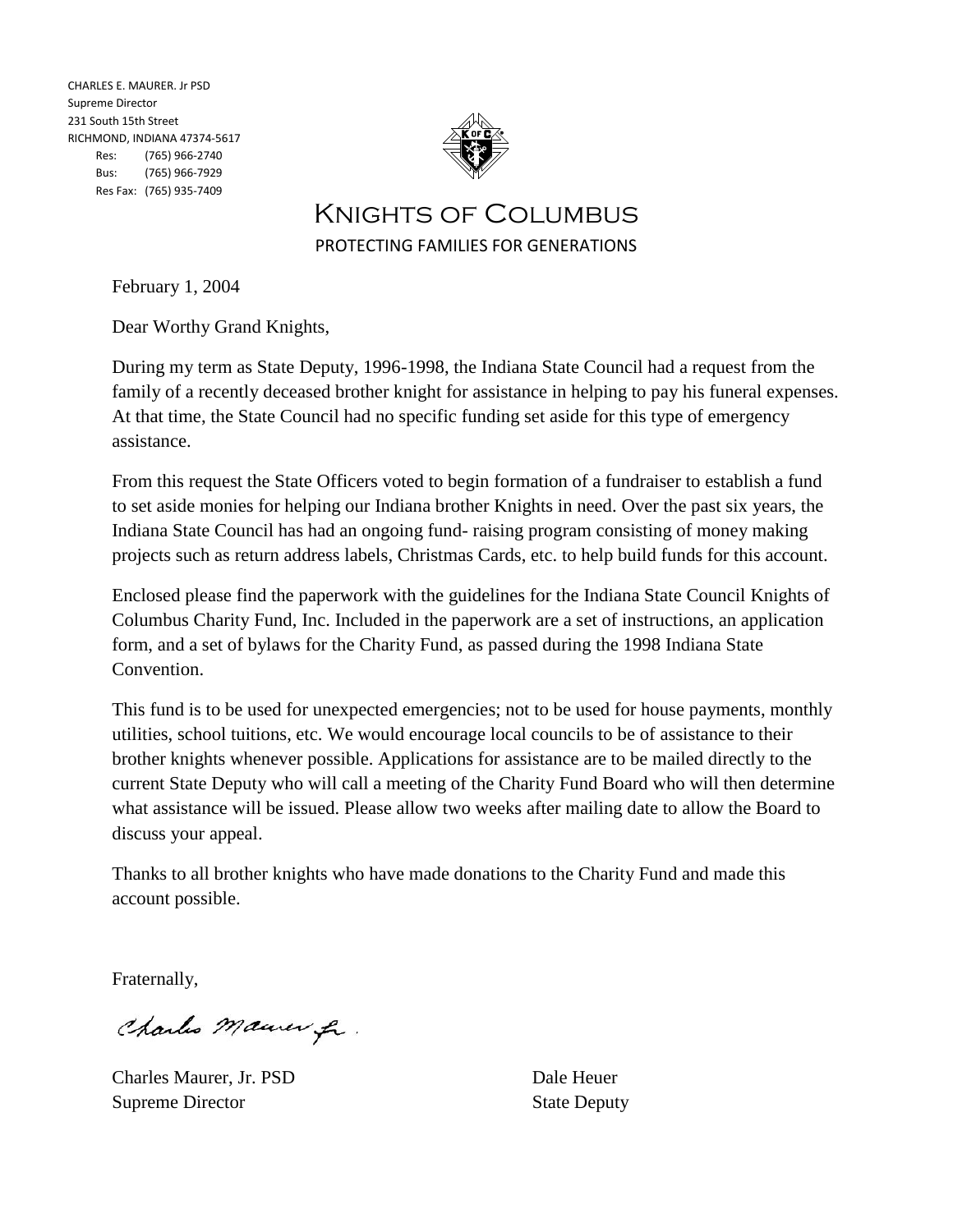# INDIANA STATE COUNCIL KNIGHTS OF COLUMBUS CHARITY FUND, INC.

The primary purpose of the FUND is to provide financial assistance to Knights of Columbus members and families in urgent need in the name of the Knights of Columbus of Indiana.

All applications for assistance will come through a Knights of Columbus Council in the State of Indiana on our Application Form

### GRAND KNGHT'S ROLE:

- Be responsible for the investigation of any request for assistance originating within the COUNCIL'S jurisdiction to determine if it is justified.
- In the event the COUNCIL cannot satisfy the total request, the GRAND KNIGHT will complete an Application Form, check for accuracy and completeness of detail. When the Grand Knight is satisfied that all is in order, he signs the Application and forwards it to his District Deputy for his evaluation for completeness of informational detail.
- The Grand Knight and District Deputy must each make and maintain a copy of each completed Application and any other cover sheet for further reference.

### DISTRICT DEPUTY ROLE:

- Include the CHARITY FUND in your reminders when you visit your COUNCILS and at your DISTRICT MEETINGS.
- In the event an Application for assistance originates within your District, be certain it is legitimate, completed and signed by the Grand Knight.
- Sign the Application after checking for accuracy and forward Application to the STATE DEPUTY as soon as possible.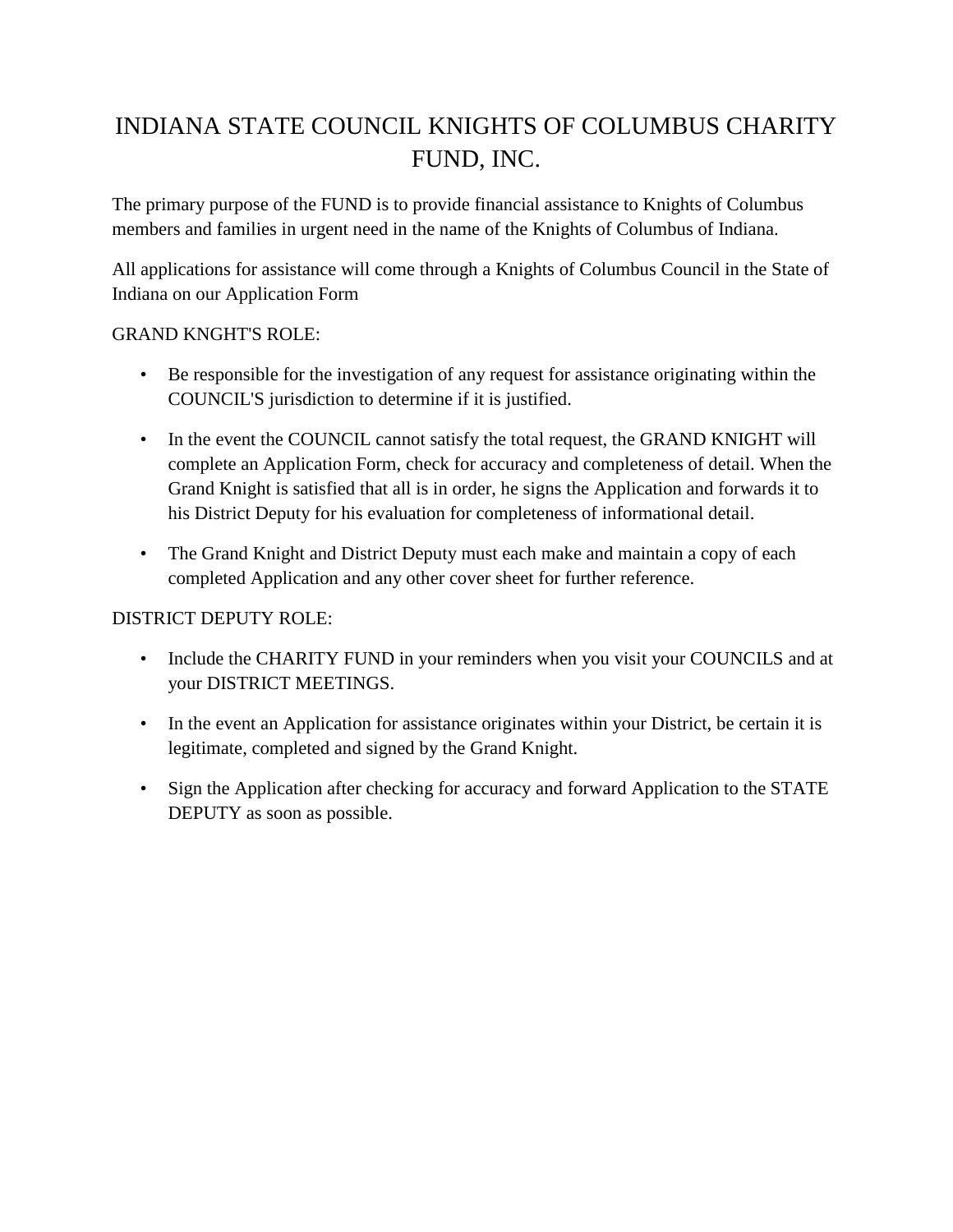## INDIANA STATE COUNCIL OF THE KNIGHTS OF COLUMBUS INDIANA STATE COUNCIL KNIGHTS OF COLUMBUS CHARITY FUND INC.

\*CONFIDENTIAL\* REQUEST FOR ASSISTANCE \* REQUEST NO.

**COUNCIL NAME AND NUMBER EXECUTE:** 

COUNCIL CITY

**GRAND KNIGHT** 

DATE OF REOUEST

FINANCIAL SECRETARY VERIFIES REQUESTER IS A CURRENT MEMBER OF ABOVE COUNCIL BY HIS SIGNATURE ON THIS LINE

REASON FOR FILING FOR REQUEST:

FAMILY - LIST ALL DEPENDENTS AND 1 OR PERSONS RESIDING WITH YOU. NAME (INCLUDE SPOUSE) - AGE - RELATIONSHIP- WORK - REMARKS

I HEREBY CERTIFY THAT THE INFORMATION CONTAINED IN THIS APPLICATION IS ACCURATE AND COMPLETE TO THE BEST OF MY KNOWLEDGE

**GRAND KNIGHT - DATE** 

**DISTRICT DEPUTY - DATE**